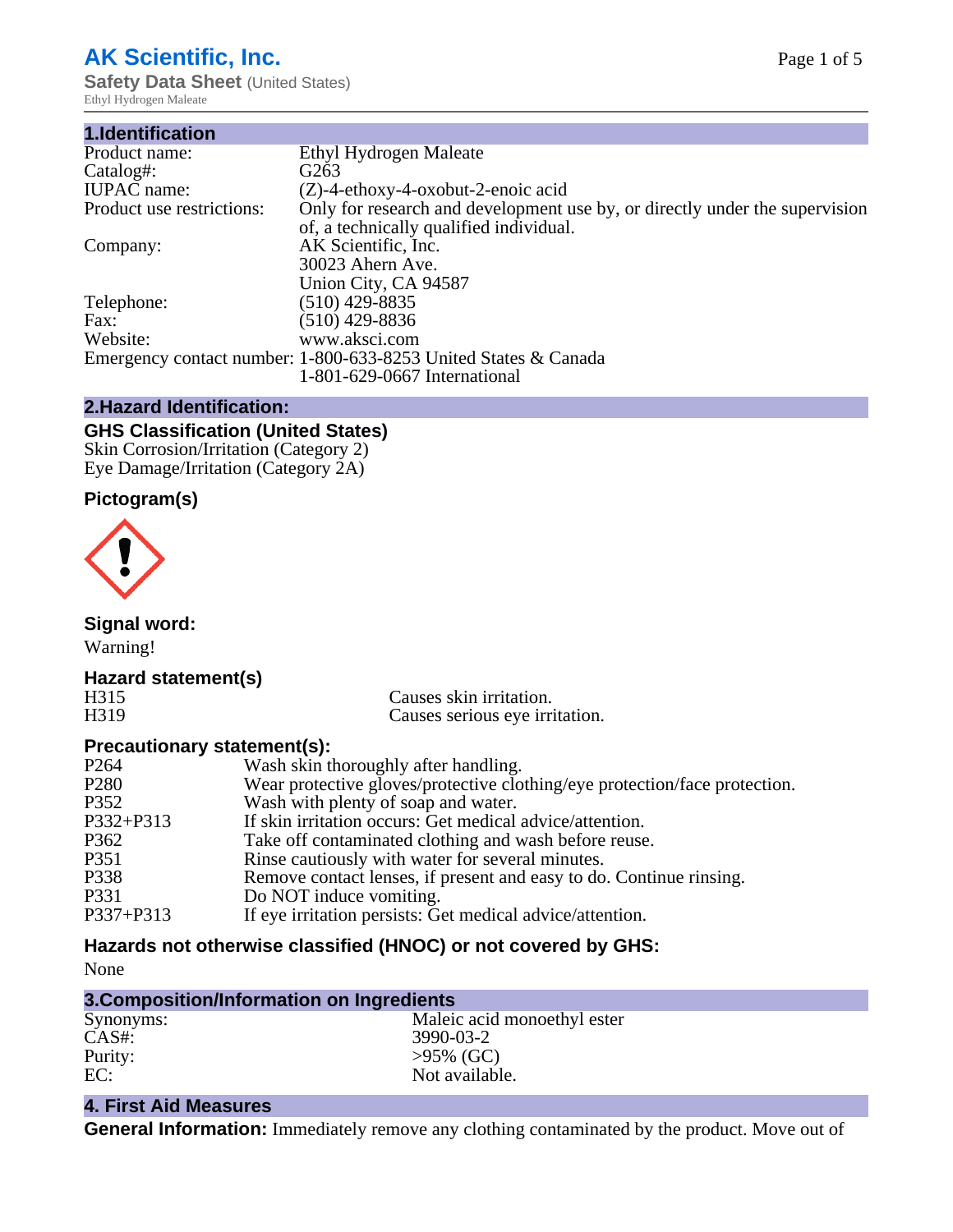dangerous area. Consult a physician and show this safety data sheet.

**Inhalation:** Move person to fresh air. If not breathing, give artificial respiration. If breathing is difficult, give oxygen. Obtain medical aid.

**Skin contact:** Immediately flush skin with running water for at least 15 minutes while removing contaminated clothing and shoes. Wash clothing before reuse. Obtain medical aid immediately. **Eye contact:** Immediately flush open eyes with running water for at least 15 minutes. Obtain medical aid immediately.

**Ingestion:** Do NOT induce vomiting without medical advice. Rinse mouth with water. Never administer anything by mouth to an unconscious person. Obtain medical aid immediately.

**Most important symptoms and effects, both acute and delayed:** No further information available. Please see sections 2 and 11.

**Indication of any immediate medical attention and special treatment needed:** No further information available.

#### **5. Fire Fighting Measures**

**Suitable extinguishing media:** Use water spray, dry chemical, carbon dioxide, or chemical foam. **Specific hazards arising from the chemical:** Carbon oxides.

**Advice for firefighters:** As in any fire, wear a NIOSH-approved or equivalent, pressure-demand, self-contained breathing apparatus and full protective gear. During a fire, irritating and highly toxic gases may be generated by thermal decomposition or combustion.

#### **6. Accidental Release Measures**

**Personal precautions, protective equipment and emergency procedures:** Wear protective equipment and keep unprotected personnel away. Ensure adequate ventilation. Remove all sources of ignition. Prevent further leak or spill if safe to do so. For personal protective equipment, please refer to section 8.

**Environmental precautions:** Do not let product enter drains, other waterways, or soil.

**Methods and materials for containment and cleaning up:** Prevent further leak or spill if safe to do so. Vacuum, sweep up, or absorb with inert material and place into a suitable disposal container. Consult local regulations for disposal. See section 13 for further disposal information.

## **7. Handling and Storage**

**Precautions for safe handling:** Avoid contact with skin, eyes, and personal clothing. Wash hands thoroughly after handling. Avoid breathing fumes. Use only with adequate ventilation. Wear suitable protective clothing, gloves, and eye/face protection. Keep away from sources of ignition. Minimize dust generation and accumulation. Keep container tightly closed. Open and handle container with care. Do not eat, drink, or smoke while handling.

**Conditions for safe storage, including any incompatibilities:** Store in a tightly-closed container when not in use. Store in a cool, dry, well-ventilated area away from incompatible substances. Keep away from sources of ignition. ,Store long-term at 2-8°C.

#### **8. Exposure Controls/Personal Protection**

#### **Exposure limits:**

OSHA PEL: Not available. NIOSH REL: Not available. ACGIH TLV: Not available.

**Appropriate engineering controls:** Avoid contact with skin, eyes, and clothing. Wash hands before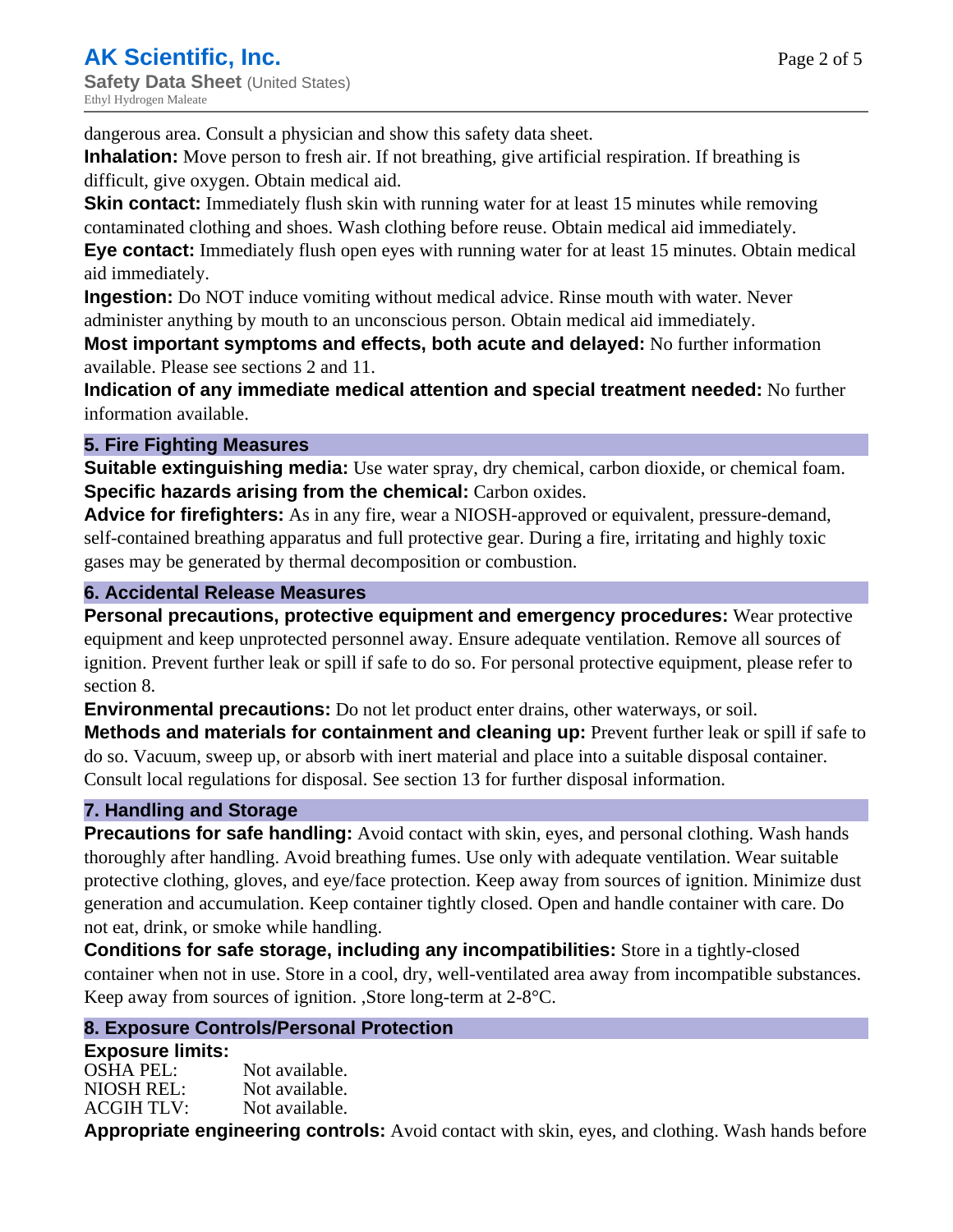**9. Physical and Chemical Properties**

breaks and immediately after handling the product. Facilities storing or utilizing this material should be equipped with an eyewash fountain. Use adequate general and local exhaust ventilation to keep airborne concentrations low.

#### **Personal protection**

| Eyes:        | Based on an evaluation of the eye or face hazards present, wear chemical splash-resistant<br>safety glasses or goggles with side protection. A face shield may be appropriate in some<br>workplaces. Use eyewear tested and approved under appropriate government standards<br>such as OSHA 29 CFR 1910.133 or EU EN166.                                                                                                |
|--------------|-------------------------------------------------------------------------------------------------------------------------------------------------------------------------------------------------------------------------------------------------------------------------------------------------------------------------------------------------------------------------------------------------------------------------|
| Hands:       | Wear gloves selected based on an evaluation of the possible hazards to hands and skin,<br>the duration of use, the physical conditions of the workplace, and the chemical resistance<br>and physical properties of the glove material.                                                                                                                                                                                  |
|              | Skin and body: Protective clothing must be selected based on the hazards present in the workplace, the<br>physical environment, the duration of exposure, and other factors. No fabric can provide<br>protection against all potential hazards; therefore it is important to select the appropriate<br>protective clothing for each specific hazard. At the minimum, wear a laboratory coat and<br>close-toed footwear. |
| Respiratory: | Respirators are not a substitute for accepted engineering control measures such as<br>enclosure or confinement of the operation, general and local ventilation, and substitution<br>of less toxic materials. When respiratory personal protective equipment is appropriate<br>based on an assessment of respiratory hazards in the workplace, use a NIOSH- or<br>CEN-certified respirator.                              |

| 9. Physical and Gheinical Properties        |                        |  |
|---------------------------------------------|------------------------|--|
| <b>Physical State:</b>                      | Colorless clear liquid |  |
| Molecular Formula:                          | C6H8O4                 |  |
| Molecular Weight:                           | 144.13                 |  |
| Odor:                                       | Not available.         |  |
| pH:                                         | Not available.         |  |
| <b>Boiling Point Range:</b>                 | Not available.         |  |
| Freezing/Melting Point:                     | Not available.         |  |
| <b>Flash Point:</b>                         | Not available.         |  |
| <b>Evaporation Rate:</b>                    | Not available.         |  |
| Flammability(solid,gas):                    | Please see section 2.  |  |
| <b>Explosive limits:</b>                    | Not available.         |  |
| Vapor Pressure:                             | Not available.         |  |
| Vapor Density:                              | Not available.         |  |
| Solubility:                                 | Not available.         |  |
| <b>Relative Density:</b>                    | 1.1810 to 1.1890       |  |
| Refractive Index:                           | 1.4570 to 1.4600       |  |
| Volatility:                                 | Not available.         |  |
| <b>Auto-ignition Temperature:</b>           | Not available.         |  |
| <b>Decomposition Temperature:</b>           | Not available.         |  |
| <b>Partition Coefficient:</b>               | Not available.         |  |
| 40. Otališkim anglici<br><b>All College</b> |                        |  |

# **10. Stability and Reactivity**

Reactivity: Not available.<br>
Chemical stability: Stable under re Possibility of hazardous reactions: Not available.<br>Conditions to avoid: Dust generation. Conditions to avoid:<br>Incompatible materials: Hazardous decomposition products:

# **11. Toxicological Information**

RTECS# EM6538750<br>Acute toxicity: TDLo Oral -

Stable under recommended temperatures and pressures.<br>Not available. Strong oxidizing agents.<br>Carbon oxides.

TDLo Oral - Rat -  $2mg/kg - 2w$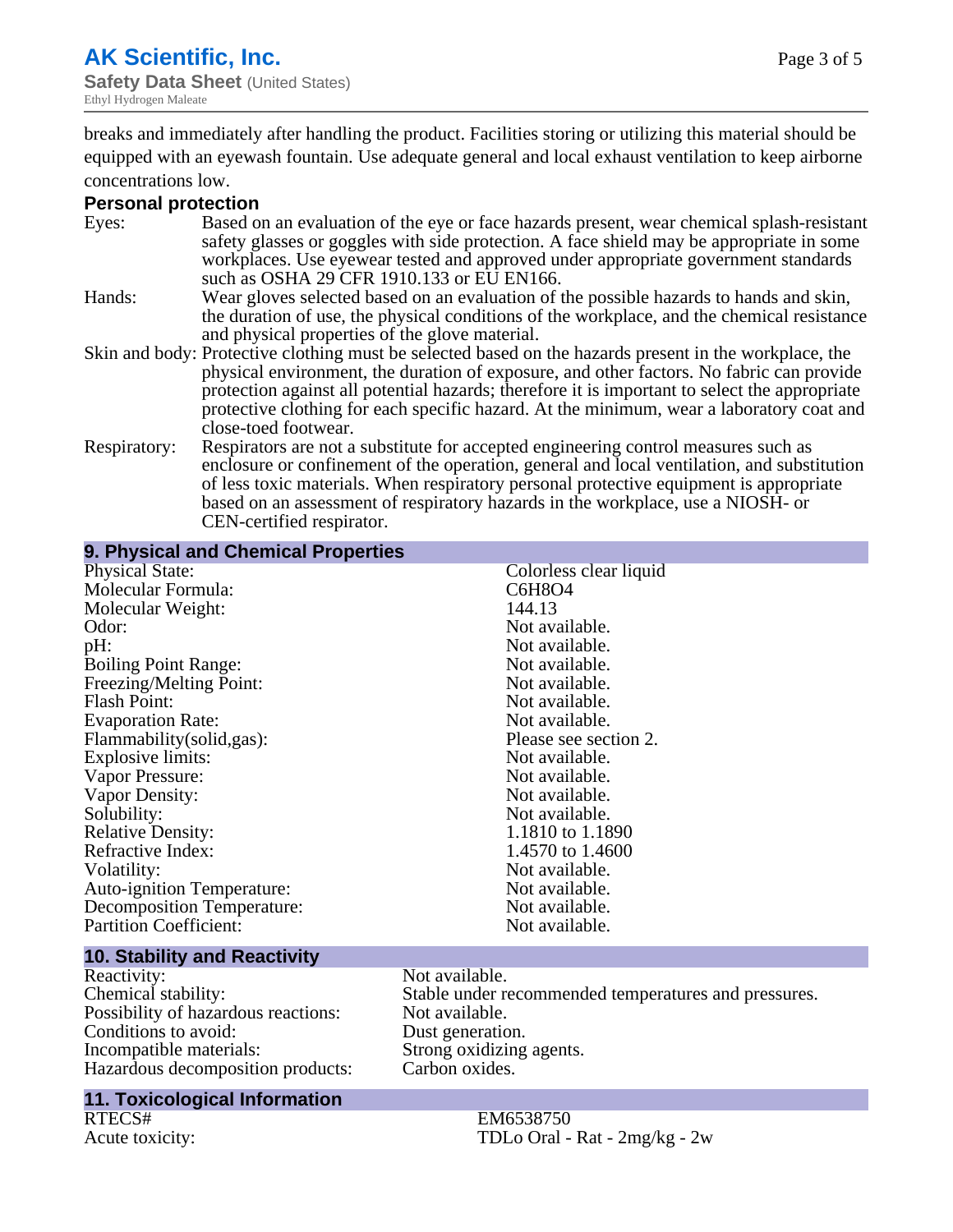| Routes of exposure:<br>Symptoms related to the physical, chemical and<br>toxicological characteristics: | Inhalation, eye contact, skin contact, ingestion.<br>Skin contact may result in inflammation<br>characterized by itching, scaling, reddening,<br>blistering, pain or dryness. Eye contact may result<br>in redness, pain or severe eye damage. Inhalation<br>may cause irritation of the lungs and respiratory<br>system. Over exposure may result in serious illness<br>or death. |
|---------------------------------------------------------------------------------------------------------|------------------------------------------------------------------------------------------------------------------------------------------------------------------------------------------------------------------------------------------------------------------------------------------------------------------------------------------------------------------------------------|
| Carcinogenicity<br>Not classified.<br>IARC:                                                             |                                                                                                                                                                                                                                                                                                                                                                                    |

NTP:<br>
OSHA: Not listed.<br>
Not listed. Not listed. Acute toxic effects: Inflammation of the eye is characterized by redness, watering, and itching. Skin inflammation is characterized by itching, scaling, reddening, or, occasionally, blistering.

| <b>12. Ecological Information</b> |                |
|-----------------------------------|----------------|
| Ecotoxicity:                      | Not available. |
| Persistence and degradability:    | Not available. |
| Bioaccumulative potential:        | Not available. |
| Mobility in soil:                 | Not available. |
| Other adverse effects:            | Not available. |

#### **13. Disposal Considerations**

Disposal of waste: Chemical waste generators must determine whether a discarded chemical is classified as hazardous waste. US EPA guidelines for the classification determination are listed in 40 CFR 261.3. Additionally, waste generators must consult state and local hazardous waste regulations to ensure complete and accurate classification. Observe all federal, state and local regulations when disposing of the substance.

Disposal of packaging: Do not reuse containers. Dispose of as unused product.

| Not hazmat     |
|----------------|
| Not available. |
| Not available. |
| Not available. |
|                |
| Not DG         |
| Not available. |
| Not available. |
| Not available. |
|                |

#### **15. Regulatory Information**

#### **TSCA (United States)**

This product is on the EPA Toxic Substance Control Act (TSCA) inventory. The product is supplied solely for use in research and development by or under the supervision of a technically qualified individual as defined in 40 CFR § 720 et seq. The health risks have not been fully determined. Any information that is or becomes available will be supplied on the SDS.

California Proposition 65: Not Available..